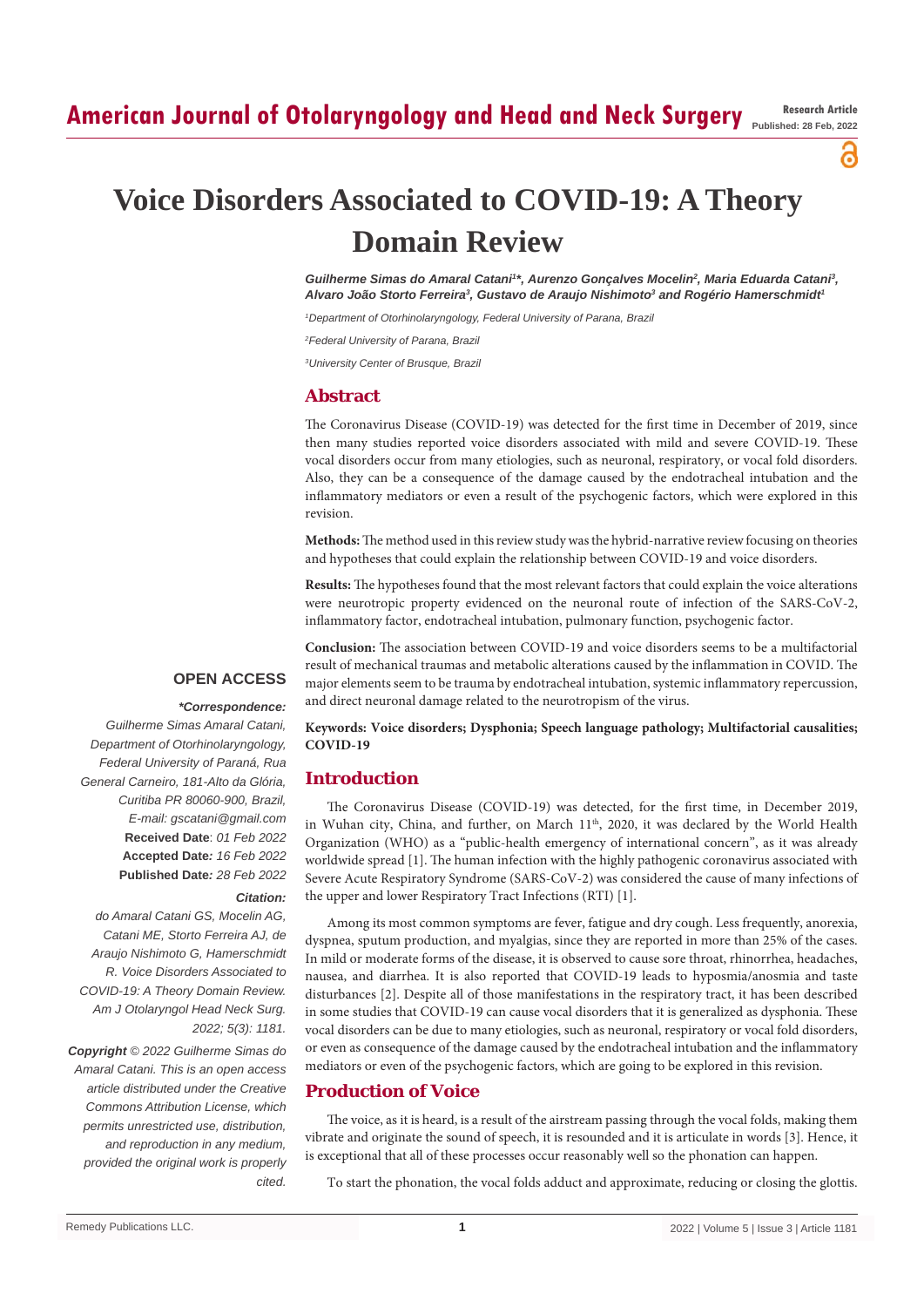The expiration muscles contract so the air can flow out the lungs and generate a subglottic pressure. As soon as this subglottic pressure overcomes the glottic closing pressure the vocal folds are stimulated into a self-sustained vibration of the superficial layer of the lamina propria along with the epithelial layer. This vocal fold vibration will modulate the airflow into a pulsating jet flow, which further will develop into a turbulent flow in the vocal tract [4]. In order to make the harmonics, the air vibration is resounded in the pharyngeal, oral and nasal cavities. To produce the right phonemes and words, the resounded sound will be articulated by the tongue, the upper lip, the lower lip, the upper teeth, the upper gum ridge (alveolar ridge), the hard palate, the velum (soft palate), the uvula (free-hanging end of the soft palate), the pharyngeal wall, and the glottis (space between the vocal cords) [3]. Therefore, any problem in any of these phases will result in a specific and different kind and intensity of dysphonia.

# **Materials and Methods**

The method used in this review study was the hybrid-narrative review focusing on theories and hypotheses that could explain the relationship between COVID-19 and voice disorders [5]. One embracing query was made to research all articles about this topic. The most relevant articles were selected and reviewed. All articles that had been cited as a reference that could explain any possible relation between COVID and voice disorders were read and reviewed. The used query was ('COVID-19' OR 'SARS-CoV-2' OR 'severe acute respiratory syndrome' OR 'human coronavirus') AND ('voice' OR 'dysphonia' OR 'dyspnea' OR 'vocal function' OR 'presbyphonia' OR 'voice disorder' OR 'glottic insufficiency' OR 'speech') AND ('vagus nerve' OR 'vagal fiber' OR 'vagal nerve' OR 'peripheral nerve' OR 'nerve' OR 'neurological symptom' OR 'axonal transport' OR 'neurotropic').

# **Results and Discussion**

#### **COVID and dysphonia**

The first studies published didn't consider dysphonia as one of the clinical symptoms of the COVID-19, as it was very overlooked and didn't catch the attention of the physicians and scientists who were evaluating the sample patients. However, as the researches were developing and digging deeper, some studies started to consider and question the patients about these problems in the vocal tract, and how it concerned the voice changes.

A study with European patients with mild-to-moderate forms of COVID-19 showed a dysphonia prevalence of 26.8%, including a range of 3.7% of the patients with aphonia. The severity of dysphonia was significantly associated with the severity of dysphagia. A significant positive association was found between dysphonia and cough [6,7]. In another study, dysphonia was reported in 43.7% of the patients and it was positively associated with voice fatigue, dyspnea, rhinitis, and cough. In those who presented the disorder, it lasted longer than 2 weeks in 47.1% of them and longer than 1 month in 15.7% [7], showing the importance and the huge impact of this underestimated symptom.

Voices disorders are commons on viral infections of the upper respiratory tract and can result for several reasons, neuronal infection, inflammation of vocal folds, deficit of pulmonary function and complications of ventilatory support with definitive airway [5,8- 10]. Patients with COVID-19 present with significant impairments of voice particularly after prolonged intubations and tracheostomies [8]. Although, mild and moderate cases also present voice disorders, these cases are associated with a significant prevalence (>40%) of selfevaluated dysphonia among non-hospitalized COVID-19 patients [7].

In this literature review, five main etiological hypotheses were explored to explain the vocal deficits associated with CoVID-19.

#### **Neuronal route and infection**

Infectious diseases have been associated with an increased risk of neurological manifestations, remarkably in influenza epidemics [11,12]. In the right conditions depending on viral and host factors, all viruses can reach the Central Nerve System (CNS) [13]. Several human respiratory viruses are neuro-invasive and neurotropic, various neurological manifestations have been reported associated with COVID-19, moreover, about one-third of COVID-19 patients present neurological symptoms during the course of the disease including Peripheral Nervous System (PNS) manifestations such as hyposmia, anosmia, ageusia and muscle pain [14]. The first published case series studies of COVID-19 reported a significant prevalence of neurological manifestations. As with other respiratory viruses, SAR-CoV-2 may infect the central nervous system through the hematogenous or retrograde neuronal route [15,16].

Furthermore, hypothesis and association of neurological manifestations and neurotropism has been studied since first cases of COVID-19. Researchers detected SARS-CoV-2 genetic material in cerebrospinal fluid in autopsy of infected patients, degeneration of some neurons, as well as macroscopic changes in brain tissue as edema, hyperemia [15,17-20]. Besides SARS-CoV-2 presence was detected in cerebrospinal fluid in a viral encephalitis case and was directly observed in the brain cells of deceased CoVID-19 patients [21,22], confirming its neurotropic potential.

Interestingly, vagal neuropathies due to upper respiratory viral infections are already clinically recognized as contributors to various sequela for infectious and post-infectious [23-25]. Some studies describe that some respiratory viruses can reach the brain by retrograde route via sensory fibers of the vagus nerve infecting by respiratory tract [19,26,27].

In this scenario, vagus nerve neuropathy rises as an important hypothesis to explain an etiological factor of dysphonia in COVID-19 patients [19]. SARS-CoV-2 seems to follow no specific route into the human host, but several in parallel, going forward in different speeds, what may explain symptom progression. In this case, viral transport along vagus nerve axons is possibly moving about 2 µm/s in the retrograde direction and because of its anatomy is more likely this dysphonia etiology factor be late [28]. It is known that the vagus nerve function include motor, sensory and taste, involving pharynx and tongue [29]. The viruses can invade the vagal nucleus and respiratory control center. Therefore, is plausible to hypothesize that if SARS-CoV-2 can reach the brain through vagus nerve it can lead to respiratory and vocal dysfunction [24,26,27,30].

#### **Inflammatory factor**

Infection of SARS-CoV-2 often triggers a phenomenon known as "cytokine storm", an overproduction of pro-inflammatory cytokines which appears to be greater in severe cases [31,32]. Is described a positive correlation of increased pro-inflammatory factor and severity of COVID-19 cases. High levels of IL-2R, IL-6, IL-8 and TNF-a were reported to be higher in COVID-19 patients than healthy individuals and non-severe cases. In addition, IL-6 has been associated with neuroinflammation mediated by astrocytes and microglia during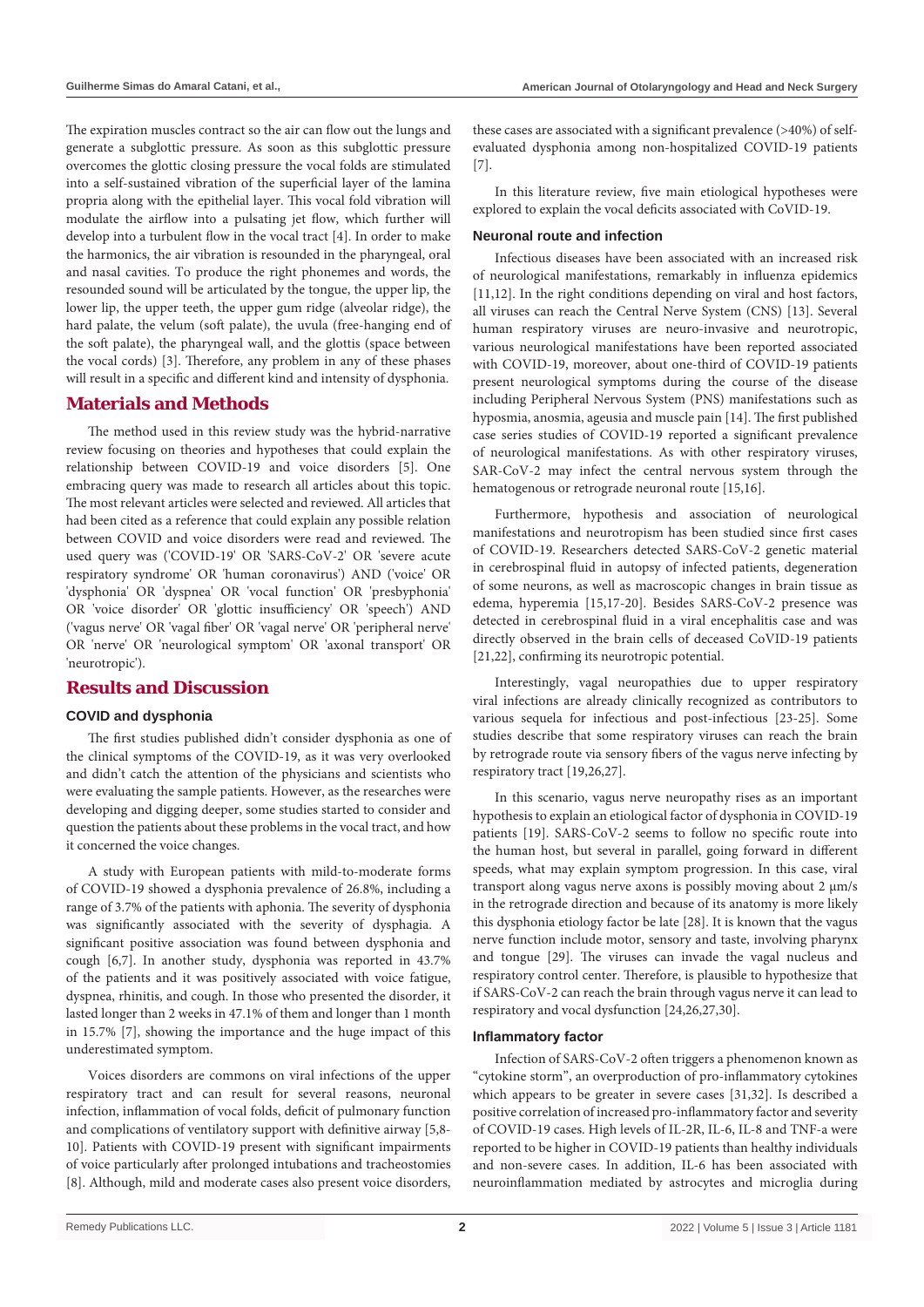SARS-CoV-2 infection [33,34]. Curiously, there is an evidence of greater levels of IL-6 in the cerebrospinal fluid of patients with COVID-19-associated neurological symptom [35].

There is evidence that, in viral infections, the acute inflammatory response may also affect nerve conduction, temporarily slowing its function. During the inflammation of the central and peripheral nervous system, cytokines such interleukins, arachidonic acid, tumor necrosis factor and viral products released appears to interfere with electrophysiology properties of neurons [36]. Cytokines flow were assumed to be one of the main causes of neurological manifestations, such as polyneuropathy, often accompany the viral damage hypoxiarelated in nervus tissues that ultimately associate to neurotoxic pathway [37,38]. Furthermore, some author's credits to inflammation process the major contribution portion on dysfunction nerves symptoms such as anosmia [39].

The hypothesis of viral inflammation causing neuropathy has robust precedents [40]. Viral-induced inflammation is widely believed to has at least three mechanisms whereby viruses may cause neuropathy: (1) Direct infection and inflammation, (2) by induction of nonspecific inflammatory response and (3) nerve injury as result of the inflammatory cascade as well as Guillain-Barre syndrome pathophysiology is proposed [23,41].

Dysphonia may be associated to laryngeal involvement by the respiratory tract inflammatory process and may be caused by vocal fold edema or inflammation [9]. In addition, the vagus nerve appears that has an important immunomodulatory role in the inflammatory response and inhibition [9,42-44]. Because of that, the vagus nerve infection and damage may contribute to inflammatory factor, could strengthen the etiology of COVID-19-related dysphonia corditis. However, more studies are necessary to understand the impact of the inflammatory factor in the genesis of COVID-19-related dysphonia.

#### **Endotracheal intubation**

Endotracheal Intubation (ETT) is part of treatment protocol for patients with Severe Acute Respiratory Syndrome (SARS) [45]. Since first outbreak of COVID-19 epidemic were reported suggestions of healthcare protocols involving endotracheal intubation for severe cases [46,47].

It is known that endotracheal intubation and tracheostomy may cause laryngeal injury, mainly ulcerative lesions that can lead to granuloma formation, vocal fold scarring and laryngeal stenosis [48-52]. Moreover, functional impact on voice outcomes were a recognized complication of prolonged endotracheal intubation [10,53,54]. Another complication, although uncommon, is the true vocal cord paralysis resulting from peripheral nerve damage caused by nerve compression between an inflated endotracheal tube cuff and the overlying thyroid cartilage [55].

In the COVID-19 pandemic there were reported increased cases of complications following prolonged intubation and tracheostomy [56]. Hence, tracheal intubation seems to be an important cause of voice disorders COVID-19-related in severe cases. Sequels and shortterm effects on voice are associated with endotracheal intubation [57-59]. This cause appears to be the most strongly associated with vocal deficit in severe cases of COVID-19 [8]; however, it does not clarify the voice alterations present in mild and moderate cases that did not required ETT. On the other hand, the direct lesion caused by endotracheal intubation does not isolate cause nor explain all about voice alterations on post-intubation patients, mainly on short-time intubations. Furthermore, objective measures points that this speech disorder caused by intubation also is probably multifactorial [60]. Other possible causes to explain vocal fold immobility after prolonged intubation are laryngeal intrinsic muscle myopathy/myositis or arytenoid dislocation and inflammation of the cricoarytenoid joint, despite of its lower prevalence could also explain some cases of voice disorders [61,62].

House et al. found that the size of the endotracheal tube and increased duration of intubation ( $\mu$ =9.7 days) were not significantly associated with worse laryngeal injury scores. Shinn, however, conclude on a cohort study that an endotracheal tube greater than size 7.0, diabetes, and larger body habitus may predispose to injury [10]. On the other hand, too, Santos set forth a significant correlation between increasing duration of intubation and degree of laryngeal injury ( $\mu$ =9 days). As a consequence, additional studies are required to further elucidate the real impact and mechanism of each variable linked to the patient who needs intubation that can affect the voice.

#### **Pulmonary function**

Voice sound production is a complex and delicate process in which the respiratory muscles, lung and airflow represent essential factors. Especially subglottal pressure and the glottal airflow are responsible for the voice production [4,63]. Phonation requires considerable respiratory function in terms of expiratory flow and expiratory excursions in lung volume [64]. Patients with airway obstructions or pulmonary function deficit may experience difficulty to sustain minimum expiratory flow during phonation [65,66]. Thus, dyspnea as a common manifestation in acute phase of COVID-19 infection but also a persistent symptom and the pulmonary damage are important features able to justify voice disorders [67-70]. Since were reported impaired respiratory muscle strength and abnormalities were reported in pulmonary function tests of COVID-19 patients [71]. Thus, it is possible to compare and propose an association between the prevalence of dyspnea and voice changes during and after viral infection. Nevertheless, there may be confounding biases that can be clarified with further future studies.

In addition, surprisingly, vagus nerve may also be associated with this pulmonary etiology once the upper airway receptors stimulated by the dynamic airway compression distortion and collapse may afford vagal afferent impulses contributing to dyspnea [66,72-74]. However, more researches are necessary to assess the exactly significance of this association.

#### **Psychogenic dysphonia**

It has been recently stablished that the SARS-CoV-2 infection may be related to the onset of psychosis, mood disorders, Post-Traumatic Stress Depression (PTSD) and even suicide, if we consider how the self-isolation, physical distancing and other factors may affect one's mental health [75].

In this matter, such psychological precipitants may also be related to the increase of symptomatology, leading to a special concern over the vulnerability of COVID-19 patients with pre-existent psychiatric conditions, especially those affected by Somatic Syndrome Disorders [76].

Psychogenic dysphonia, by itself, is defined as the onset of voice disorders in the absence of primary organic changes in the larynx [77]. Emotional conditions can directly influence the process of phonation, being connected to the functioning of respiratory, phonatory and articulation mechanisms of voice production [78].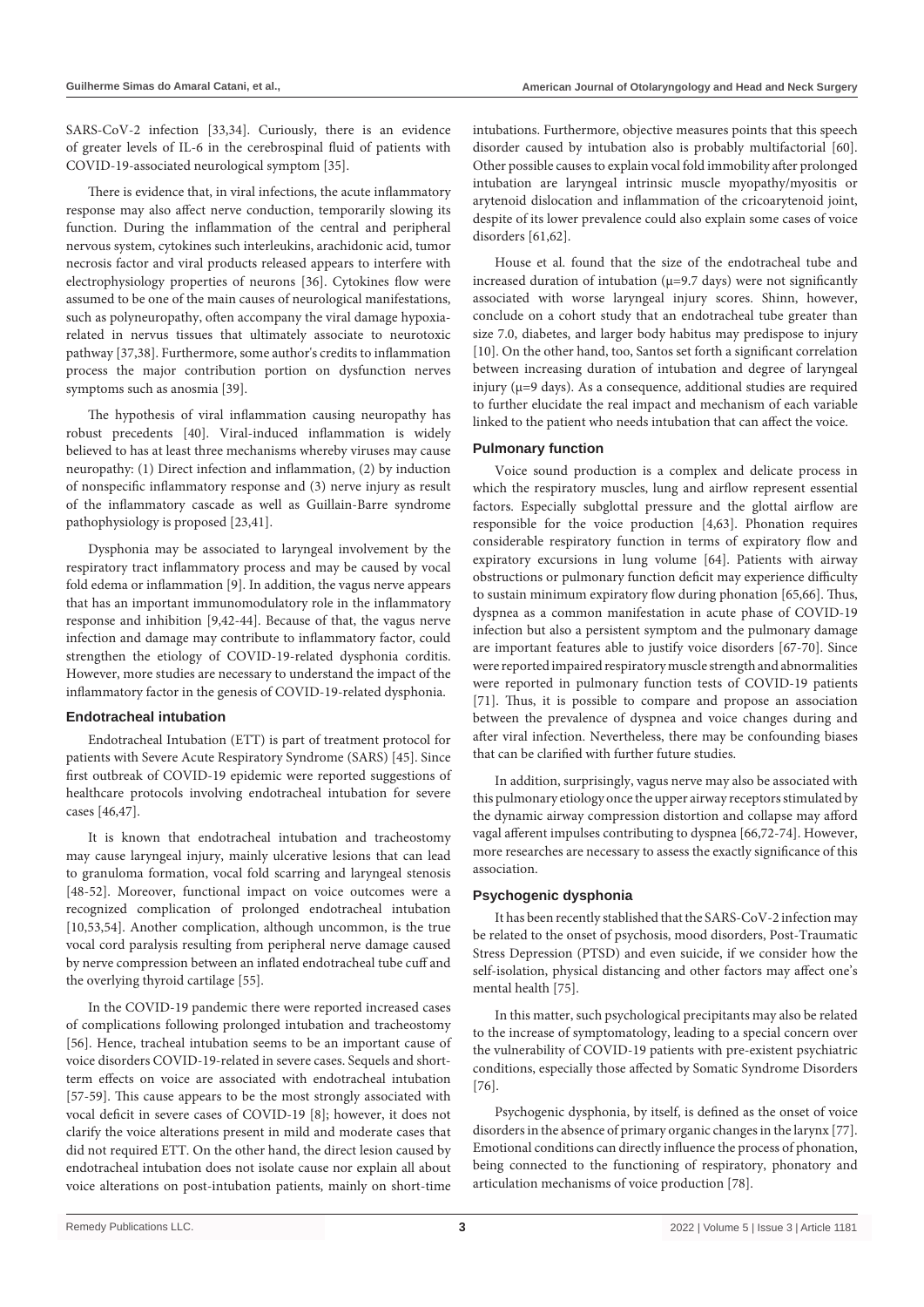It is frequently observed in patients between 30 and 50 years of age with emotional dysfunctions, with a mild predominance on the female sex [79]. Those emotional issues may also affect a wide spectrum of aspects, such as vocal intensity, vocal resonance, vocal range, frequency, among others, and it is well established that anxiety, stress, depression and social problems are important risk factors of this disorder [80].

When it comes to COVID-19, Buseli et al. [78] reported a case of a 50-year-old nurse that experienced persistent dysphonia after the resolution of the infection, with no evidence of laryngeal structural dysfunction. Besides the trauma of the disease, this may also be explained by the fact that healthcare professionals are more exposed to moral dilemmas, suffering and ethical issues, which may contribute to the increase of such symptoms, especially during a worldwide pandemic [78].

Although there is no enough evidence in scientific literature over COVID-19's impacts on people's mental conditions, it is safe to recognize that traumatic experiences, fear and insecurity are, in general, strongly related to somatic disorders and increases experience of symptoms and physical health [81].

#### **Conclusion**

The association between COVID-19 and voice disorders seems to be a multifactorial result of mechanical traumas and metabolic alterations caused by the inflammation in COVID. The treatment for COVID can lead to vocal cord trauma when endotracheal intubation is necessary. Furthermore, non-intubated patients might undergo vocal cord trauma because a severe cough can change the voice quality. The mechanical ventilation with endotracheal intubation was found as the most important factor associated with a vocal alteration. Moreover, the neurotropic behavior of SARS-CoV-2 was pointed as a possible explanation of this association. The role of inflammatory cytokines, the psychogenic hypothesis, and the pulmonary function were evaluated as possible factors that could be involved in the pathophysiology of voice disorder COVID-related. Nonetheless, its impact on voice dysfunction is unclear.

# **References**

- 1. [Habas K, Nganwuchu C, Shahzad F, Gopalan R, Haque M, Rahman S, et](https://pubmed.ncbi.nlm.nih.gov/32749914/)  [al. Resolution of coronavirus disease 2019 \(COVID-19\). Expert Rev Anti](https://pubmed.ncbi.nlm.nih.gov/32749914/)  [Infect Ther. 2020;18\(12\):1201-11.](https://pubmed.ncbi.nlm.nih.gov/32749914/)
- 2. [Krajewska J, Krajewski W, Zub K, Zatoński T. COVID-19 in](https://pubmed.ncbi.nlm.nih.gov/32306118/)  [otolaryngologist practice: A review of current knowledge. Eur Arch](https://pubmed.ncbi.nlm.nih.gov/32306118/)  [Otorhinolaryngol. 2020;277\(7\):1885-97.](https://pubmed.ncbi.nlm.nih.gov/32306118/)
- 3. Britannica TE of E. articulation. In: Encyclopedia Britannica. 2017.
- 4. [Zhang Z. Mechanics of human voice production and control. J Acoust Soc](https://pubmed.ncbi.nlm.nih.gov/27794319/)  [Am. 2016;140\(4\):2614-35.](https://pubmed.ncbi.nlm.nih.gov/27794319/)
- 5. [Lechien JR, Chiesa-Estomba CM, Cabaraux P, Mat Q, Huet K, Harmegnies](https://www.ncbi.nlm.nih.gov/pmc/articles/PMC7269945/)  [B, et al. Features of mild-to-moderate COVID-19 patients with dysphonia.](https://www.ncbi.nlm.nih.gov/pmc/articles/PMC7269945/)  [J Voice. 2020.](https://www.ncbi.nlm.nih.gov/pmc/articles/PMC7269945/)
- 6. [Lechien JR, Chiesa-Estomba CM, Place S, Van Laethem Y, Cabaraux P,](https://pubmed.ncbi.nlm.nih.gov/32352202/)  [Mat Q, et al. Clinical and epidemiological characteristics of 1420 European](https://pubmed.ncbi.nlm.nih.gov/32352202/)  [patients with mild-to-moderate coronavirus disease 2019. J Intern Med.](https://pubmed.ncbi.nlm.nih.gov/32352202/)  [2020;288\(3\):335-44.](https://pubmed.ncbi.nlm.nih.gov/32352202/)
- 7. [Cantarella G, Aldè M, Consonni D, Zuccotti G, Berardino F Di, Barozzi S,](https://pubmed.ncbi.nlm.nih.gov/33766419/)  [et al. Prevalence of dysphonia in non-hospitalized patients with COVID-19](https://pubmed.ncbi.nlm.nih.gov/33766419/)  [in Lombardy, the Italian epicenter of the pandemic. J Voice. 2021;S0892-](https://pubmed.ncbi.nlm.nih.gov/33766419/) [1997\(21\)00108-9.](https://pubmed.ncbi.nlm.nih.gov/33766419/)
- 8. [Archer SK, Iezzi CM, Gilpin L. Swallowing and voice outcomes in patients](https://pubmed.ncbi.nlm.nih.gov/33529610/)  [hospitalized with COVID-19: An observational cohort study. Arch Phys](https://pubmed.ncbi.nlm.nih.gov/33529610/)  [Med Rehabil. 2021;102\(6\):1084-90.](https://pubmed.ncbi.nlm.nih.gov/33529610/)
- 9. [Johnston GR, Webster NR. Cytokines and the immunomodulatory](https://pubmed.ncbi.nlm.nih.gov/19258380/)  [function of the vagus nerve. Br J Anaesth. 2009;102\(4\):453-62.](https://pubmed.ncbi.nlm.nih.gov/19258380/)
- 10. [Shinn JR, Kimura KS, Campbell BR, Sun Lowery A, Wootten CT, Garrett](https://pubmed.ncbi.nlm.nih.gov/31634236/)  [CG, et al. Incidence and outcomes of acute laryngeal injury after prolonged](https://pubmed.ncbi.nlm.nih.gov/31634236/)  [mechanical ventilation. Crit Care Med. 2019;47\(12\):1699-706.](https://pubmed.ncbi.nlm.nih.gov/31634236/)
- 11. [Gialluisi A, de Gaetano G, Iacoviello L. New challenges from COVID-19](https://pubmed.ncbi.nlm.nih.gov/32372197/)  [pandemic: An unexpected opportunity to enlighten the link between viral](https://pubmed.ncbi.nlm.nih.gov/32372197/)  [infections and brain disorders? Neurol Sci. 2020;41\(6\):1349-50.](https://pubmed.ncbi.nlm.nih.gov/32372197/)
- 12. [Henry J, Smeyne RJ, Jang H, Miller B, Okun MS. Parkinsonism and](https://pubmed.ncbi.nlm.nih.gov/20650672/)  neurological manifestations of influenza throughout the 20<sup>th</sup> and 21<sup>st</sup> [centuries. Parkinsonism Relat Disord. 2010;16\(9\):566-71.](https://pubmed.ncbi.nlm.nih.gov/20650672/)
- 13. [Koyuncu OO, Hogue IB, Enquist LW. Virus infections in the nervous](https://pubmed.ncbi.nlm.nih.gov/23601101/)  [system. Cell Host Microbe. 2013;13\(4\):379-93.](https://pubmed.ncbi.nlm.nih.gov/23601101/)
- 14. Niazkar HR, Zibaee B, Nasim A, Bahri N. The neurological manifestations of COVID-19. Prat Neurol - FMC. 2020;11(3):145-6.
- 15. [Mao L, Jin H, Wang M, Hu Y, Chen S, He Q, et al. Neurologic manifestations](https://pubmed.ncbi.nlm.nih.gov/32275288/)  [of hospitalized patients with coronavirus disease 2019 in Wuhan, China.](https://pubmed.ncbi.nlm.nih.gov/32275288/)  [JAMA Neurol. 2020;77\(6\):683-90.](https://pubmed.ncbi.nlm.nih.gov/32275288/)
- 16. [Briguglio M, Bona A, Porta M, Dell'Osso B, Pregliasco FE, Banfi G.](https://pubmed.ncbi.nlm.nih.gov/32581854/)  [Disentangling the hypothesis of host dysosmia and SARS-CoV-2: The bait](https://pubmed.ncbi.nlm.nih.gov/32581854/)  [symptom that hides neglected neurophysiological routes. Front Physiol.](https://pubmed.ncbi.nlm.nih.gov/32581854/)  [2020;11:671.](https://pubmed.ncbi.nlm.nih.gov/32581854/)
- 17. [Wei PF. Diagnosis and treatment protocol for novel coronavirus](https://pubmed.ncbi.nlm.nih.gov/32358325/)  [pneumonia \(Trial Version 7\). Chin Med J \(Engl\). 2020;133\(9\):1087-95.](https://pubmed.ncbi.nlm.nih.gov/32358325/)
- 18. [Desforges M, Le Coupanec A, Brison É, Meessen-Pinard M, Talbot PJ.](https://pubmed.ncbi.nlm.nih.gov/32260043/)  [Human respiratory coronaviruses: Neuroinvasive, neurotropic and](https://pubmed.ncbi.nlm.nih.gov/32260043/)  [potentially neurovirulent pathogens. Virologie \(Montrouge\). 2014;18\(1\):5-](https://pubmed.ncbi.nlm.nih.gov/32260043/) [16.](https://pubmed.ncbi.nlm.nih.gov/32260043/)
- 19. [Yachou Y, El Idrissi A, Belapasov V, Ait Benali S. Neuroinvasion,](https://pubmed.ncbi.nlm.nih.gov/32725449/)  [neurotropic, and neuroinflammatory events of SARS-CoV-2:](https://pubmed.ncbi.nlm.nih.gov/32725449/)  [Understanding the neurological manifestations in COVID-19 patients.](https://pubmed.ncbi.nlm.nih.gov/32725449/)  [Neurol Sci. 2020;41\(10\):2657-69.](https://pubmed.ncbi.nlm.nih.gov/32725449/)
- 20. [Lau KK, Yu WC, Chu CM, Lau ST, Sheng B, Yuen KY. Possible central](https://pubmed.ncbi.nlm.nih.gov/15030709/)  [nervous system infection by SARS coronavirus. Emerg Infect Dis.](https://pubmed.ncbi.nlm.nih.gov/15030709/)  [2004;10\(2\):342.](https://pubmed.ncbi.nlm.nih.gov/15030709/)
- 21. [Moriguchi T, Harii N, Goto J, Harada D, Sugawara H, Takamino J, et al. A](https://pubmed.ncbi.nlm.nih.gov/32251791/)  [first case of meningitis/encephalitis associated with SARS-Coronavirus-2.](https://pubmed.ncbi.nlm.nih.gov/32251791/)  [Int J Infect Dis. 2020;94:55-8.](https://pubmed.ncbi.nlm.nih.gov/32251791/)
- 22. [Paniz-Mondolfi A, Bryce C, Grimes Z, Gordon RE, Reidy J, Lednicky J,](https://pubmed.ncbi.nlm.nih.gov/32314810/)  [et al. Central nervous system involvement by Severe Acute Respiratory](https://pubmed.ncbi.nlm.nih.gov/32314810/)  [Syndrome Coronavirus-2 \(SARS-CoV-2\). J Med Virol. 2020;92\(7\):699-](https://pubmed.ncbi.nlm.nih.gov/32314810/) [702.](https://pubmed.ncbi.nlm.nih.gov/32314810/)
- 23. [Amin MR, Koufman JA. Vagal neuropathy after upper respiratory](https://pubmed.ncbi.nlm.nih.gov/11464321/)  [infection: A viral etiology? Am J Otolaryngol. 2001;22\(4\):251-6.](https://pubmed.ncbi.nlm.nih.gov/11464321/)
- 24. [Rees CJ, Henderson AH, Belafsky PC. Postviral vagal neuropathy. Ann](https://pubmed.ncbi.nlm.nih.gov/19462843/)  [Otol Rhinol Laryngol. 2009;118\(4\):247-52.](https://pubmed.ncbi.nlm.nih.gov/19462843/)
- 25. [Niimi A, Chung KF. Evidence for neuropathic processes in chronic cough.](https://pubmed.ncbi.nlm.nih.gov/26474678/)  [Pulm Pharmacol Ther. 2015;35:100-4.](https://pubmed.ncbi.nlm.nih.gov/26474678/)
- 26. [Bohmwald K, Espinoza JA, González PA, Bueno SM, Riedel CA, Kalergis](https://pubmed.ncbi.nlm.nih.gov/25316031/)  [AM. Central nervous system alterations caused by infection with the](https://pubmed.ncbi.nlm.nih.gov/25316031/)  [human respiratory syncytial virus. Rev Med Virol. 2014;24\(6\):407-19.](https://pubmed.ncbi.nlm.nih.gov/25316031/)
- 27. [Driessen AK, Farrell MJ, Mazzone SB, McGovern AE. Multiple neural](https://pubmed.ncbi.nlm.nih.gov/26455780/)  [circuits mediating airway sensations: Recent advances in the neurobiology](https://pubmed.ncbi.nlm.nih.gov/26455780/)  [of the urge-to-cough. Respir Physiol Neurobiol. 2016;226:115-20.](https://pubmed.ncbi.nlm.nih.gov/26455780/)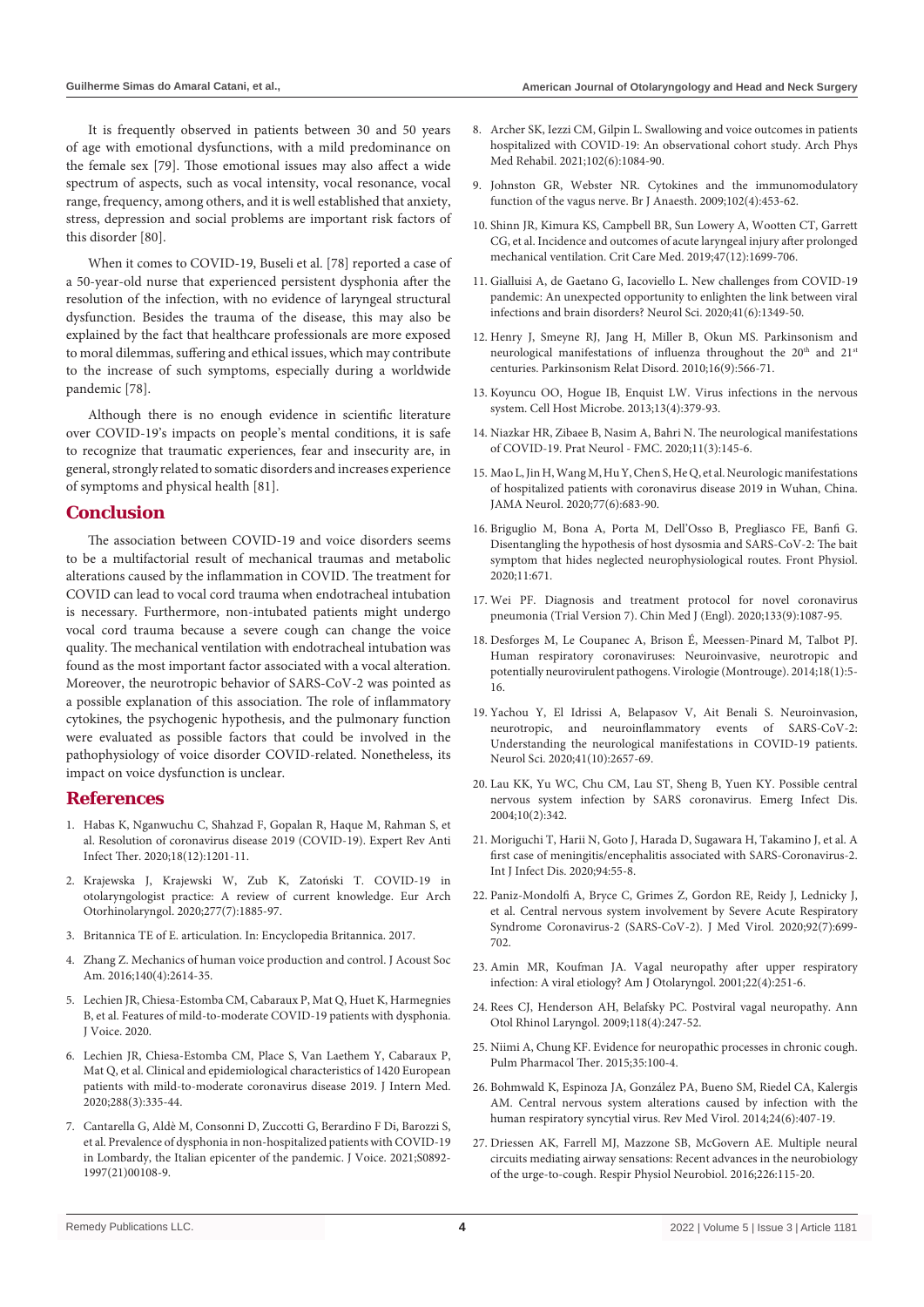- 28. [Bearer EL, Breakefield XO, Schuback D, Reese TS, LaVail JH. Retrograde](https://www.pnas.org/content/97/14/8146)  [axonal transport of herpes simplex virus: Evidence for a single mechanism](https://www.pnas.org/content/97/14/8146)  [and a role for tegument. Proc Natl Acad Sci. 2000;97\(14\):8146 LP-8150.](https://www.pnas.org/content/97/14/8146)
- 29. [Baker E, Lui F. Neuroanatomy, vagal nerve nuclei. StatPearls. 2021.](https://www.ncbi.nlm.nih.gov/books/NBK545209/)
- 30. [Ikeda K, Kawakami K, Onimaru H, Okada Y, Yokota S, Koshiya N, et al.](https://pubmed.ncbi.nlm.nih.gov/27535569/)  [The respiratory control mechanisms in the brainstem and spinal cord:](https://pubmed.ncbi.nlm.nih.gov/27535569/)  [integrative views of the neuroanatomy and neurophysiology. J Physiol Sci.](https://pubmed.ncbi.nlm.nih.gov/27535569/)  [2017;67\(1\):45-62.](https://pubmed.ncbi.nlm.nih.gov/27535569/)
- 31. [Mahallawi WH, Khabour OF, Zhang Q, Makhdoum HM, Suliman BA.](https://pubmed.ncbi.nlm.nih.gov/29414327/)  [MERS-CoV infection in humans is associated with a pro-inflammatory](https://pubmed.ncbi.nlm.nih.gov/29414327/)  [Th1 and Th17 cytokine profile. Cytokine. 2018;104:8-13.](https://pubmed.ncbi.nlm.nih.gov/29414327/)
- 32. Wong CK, Lam CWK, Wu AKL, Ip WK, Lee NLS, Chan IHS, et al. Plasma inflammatory cytokines and chemokines in severe acute respiratory syndrome. Clin Exp Immunol. 2004;136(1):95-103.
- 33. [Han H, Ma Q, Li C, Liu R, Zhao L, Wang W, et al. Profiling serum](https://pubmed.ncbi.nlm.nih.gov/32475230/)  [cytokines in COVID-19 patients reveals IL-6 and IL-10 are disease severity](https://pubmed.ncbi.nlm.nih.gov/32475230/)  [predictors. Emerg Microbes Infect. 2020;9\(1\):1123-30.](https://pubmed.ncbi.nlm.nih.gov/32475230/)
- 34. [Qin C, Zhou L, Hu Z, Zhang S, Yang S, Tao Y, et al. Dysregulation of](https://pubmed.ncbi.nlm.nih.gov/32161940/)  [immune response in patients with coronavirus 2019 \(COVID-19\) in](https://pubmed.ncbi.nlm.nih.gov/32161940/)  [Wuhan, China. Clin Infect Dis. 2020;71\(15\):762-8.](https://pubmed.ncbi.nlm.nih.gov/32161940/)
- 35. [Benameur K, Agarwal A, Auld SC, Butters MP, Webster AS, Ozturk T,](https://pubmed.ncbi.nlm.nih.gov/32487282/)  [et al. Encephalopathy and encephalitis associated with cerebrospinal fluid](https://pubmed.ncbi.nlm.nih.gov/32487282/)  [cytokine alterations and coronavirus disease, Atlanta, Georgia, USA, 2020.](https://pubmed.ncbi.nlm.nih.gov/32487282/)  [Emerg Infect Dis. 2020;26\(9\):2016-21.](https://pubmed.ncbi.nlm.nih.gov/32487282/)
- 36. [Köller H, Siebler M, Hartung H-P. Immunologically induced](https://pubmed.ncbi.nlm.nih.gov/9185232/)  [electrophysiological dysfunction: Implications for inflammatory diseases](https://pubmed.ncbi.nlm.nih.gov/9185232/)  [of the CNS and PNS. Prog Neurobiol. 1997;52\(1\):1-26.](https://pubmed.ncbi.nlm.nih.gov/9185232/)
- 37. [Stainsby B, Howitt S, Porr J. Neuromusculoskeletal disorders following](https://pubmed.ncbi.nlm.nih.gov/21403780/)  [SARS: a case series. J Can Chiropr Assoc. 2011;55\(1\):32-9.](https://pubmed.ncbi.nlm.nih.gov/21403780/)
- 38. [De Chiara G, Marcocci ME, Sgarbanti R, Civitelli L, Ripoli C, Piacentini](https://pubmed.ncbi.nlm.nih.gov/22899188/)  [R, et al. Infectious agents and neurodegeneration. Mol Neurobiol.](https://pubmed.ncbi.nlm.nih.gov/22899188/)  [2012;46\(3\):614-38.](https://pubmed.ncbi.nlm.nih.gov/22899188/)
- 39. [Lorenzo Villalba N, Maouche Y, Alonso Ortiz MB, Cordoba Sosa Z,](https://www.ncbi.nlm.nih.gov/pmc/articles/PMC7162576/)  [Chahbazian JB, Syrovatkova A, et al. Anosmia and dysgeusia in the absence](https://www.ncbi.nlm.nih.gov/pmc/articles/PMC7162576/)  [of other respiratory diseases: Should COVID-19 infection be considered?](https://www.ncbi.nlm.nih.gov/pmc/articles/PMC7162576/)  [Eur J Case Rep Intern Med. 2020;7\(4\):1641.](https://www.ncbi.nlm.nih.gov/pmc/articles/PMC7162576/)
- 40. [Achar A, Ghosh C. COVID-19-associated neurological disorders:](https://pubmed.ncbi.nlm.nih.gov/33120941/)  [The potential route of CNS invasion and blood-brain relevance. Cells.](https://pubmed.ncbi.nlm.nih.gov/33120941/)  [2020;9\(11\):2360.](https://pubmed.ncbi.nlm.nih.gov/33120941/)
- 41. [Giovannoni G, Hartung HP. The immunopathogenesis of multiple](https://pubmed.ncbi.nlm.nih.gov/8839607/)  [sclerosis and Guillain-Barré syndrome. Curr Opin Neurol. 1996;9\(3\):165-](https://pubmed.ncbi.nlm.nih.gov/8839607/) [77.](https://pubmed.ncbi.nlm.nih.gov/8839607/)
- 42. [Pavlov VA, Tracey KJ. The vagus nerve and the inflammatory reflex](https://pubmed.ncbi.nlm.nih.gov/23169440/)[linking immunity and metabolism. Nat Rev Endocrinol. 2012;8\(12\):743-](https://pubmed.ncbi.nlm.nih.gov/23169440/) [54.](https://pubmed.ncbi.nlm.nih.gov/23169440/)
- 43. [Kox M, Pompe JC, Pickkers P, Hoedemaekers CW, van Vugt AB,](https://pubmed.ncbi.nlm.nih.gov/18250293/)  [van der Hoeven JG. Increased vagal tone accounts for the observed](https://pubmed.ncbi.nlm.nih.gov/18250293/)  [immune paralysis in patients with traumatic brain injury. Neurology.](https://pubmed.ncbi.nlm.nih.gov/18250293/)  [2008;70\(6\):480-5.](https://pubmed.ncbi.nlm.nih.gov/18250293/)
- 44. [JM H. The vagus nerve and the inflammatory reflex: Wandering on a new](https://pubmed.ncbi.nlm.nih.gov/22913335/)  [treatment paradigm for systemic inflammation and sepsis. Surg Infect](https://pubmed.ncbi.nlm.nih.gov/22913335/)  [\(Larchmt\). 2012;13\(4\):187-93.](https://pubmed.ncbi.nlm.nih.gov/22913335/)
- 45. [Fan E, Brodie D, Slutsky AS. Acute respiratory distress syndrome:](https://pubmed.ncbi.nlm.nih.gov/29466596/)  [Advances in diagnosis and treatment. JAMA. 2018;319\(7\):698-710.](https://pubmed.ncbi.nlm.nih.gov/29466596/)
- 46. [Xia H, Huang S, Xiao W, Lin Y, Hu X, Nie B, et al. Practical workflow](https://pubmed.ncbi.nlm.nih.gov/32480204/)  [recommendations for emergency endotracheal intubation in critically](https://pubmed.ncbi.nlm.nih.gov/32480204/)  [ill patients with COVID-19 based on the experience of Wuhan Union](https://pubmed.ncbi.nlm.nih.gov/32480204/)  [Hospital. J Clin Anesth. 2020;66:109940.](https://pubmed.ncbi.nlm.nih.gov/32480204/)
- 47. [Pisano A, Yavorovskiy A, Verniero L, Landoni G. Indications for tracheal](https://pubmed.ncbi.nlm.nih.gov/33349501/)  [intubation in patients with coronavirus disease 2019 \(COVID-19\). J](https://pubmed.ncbi.nlm.nih.gov/33349501/)  [Cardiothorac Vasc Anesth. 2021;35\(5\):1276-80.](https://pubmed.ncbi.nlm.nih.gov/33349501/)
- 48. Schweiger C, Manica D. Estenose da Laringe. In: Piltcher OB, Costa SS da, Maahs GS, Kuhl G. Rotinas em Otorrinolaringologia. Porto Alegre: Artmed. 2015;380-6.
- 49. [Jorgensen J, Wei JL, Sykes KJ, Klem SA, Weatherly RA, Bruegger DE,](https://pubmed.ncbi.nlm.nih.gov/17765764/)  [et al. Incidence of and risk factors for airway complications following](https://pubmed.ncbi.nlm.nih.gov/17765764/)  [endotracheal intubation for bronchiolitis. Otolaryngol Head Neck Surg.](https://pubmed.ncbi.nlm.nih.gov/17765764/)  [2007;137\(3\):394-9.](https://pubmed.ncbi.nlm.nih.gov/17765764/)
- 50. [House JC, Noordzij JP, Murgia B, Langmore S. Laryngeal injury from](https://pubmed.ncbi.nlm.nih.gov/21344442/)  [prolonged intubation: A prospective analysis of contributing factors.](https://pubmed.ncbi.nlm.nih.gov/21344442/)  [Laryngoscope. 2012;121\(3\):596-600.](https://pubmed.ncbi.nlm.nih.gov/21344442/)
- 51. [Bertone F, Robiolio E, Gervasio CF. Vocal cord ulcer following endotracheal](https://pubmed.ncbi.nlm.nih.gov/33147206/)  [intubation for mechanical ventilation in COVID-19 pneumonia: A case](https://pubmed.ncbi.nlm.nih.gov/33147206/)  [report from northern Italy. Am J Case Rep. 2020;21:1-4.](https://pubmed.ncbi.nlm.nih.gov/33147206/)
- 52. [Jackson C. Contact ulcer granuloma and other laryngeal complications of](https://pubmed.ncbi.nlm.nih.gov/13080699/)  [endotracheal anesthesia. Anesthesiology. 1953;14\(5\):425-36.](https://pubmed.ncbi.nlm.nih.gov/13080699/)
- 53. [Benninger MS, Alessi D, Archer S, Bastian R, Ford C, Koufman J, et al.](https://pubmed.ncbi.nlm.nih.gov/8903451/)  [Vocal fold scarring: Current concepts and management. Otolaryngol Neck](https://pubmed.ncbi.nlm.nih.gov/8903451/)  [Surg. 1996;115\(5\):474-82.](https://pubmed.ncbi.nlm.nih.gov/8903451/)
- 54. [Brodsky MB, Levy MJ, Jedlanek E, Pandian V, Blackford B, Price C, et](https://pubmed.ncbi.nlm.nih.gov/30096101/)  [al. Laryngeal injury and upper airway symptoms after oral endotracheal](https://pubmed.ncbi.nlm.nih.gov/30096101/)  [intubation with mechanical ventilation during critical care: A systematic](https://pubmed.ncbi.nlm.nih.gov/30096101/)  [review. Crit Care Med. 2018;46\(12\):2010-7.](https://pubmed.ncbi.nlm.nih.gov/30096101/)
- 55. [Cavo JW. True vocal cord paralysis following intubation. Laryngoscope.](https://pubmed.ncbi.nlm.nih.gov/4058215/)  [1985;95\(11\):1352-9.](https://pubmed.ncbi.nlm.nih.gov/4058215/)
- 56. [Rouhani MJ, Clunie G, Thong G, Lovell L, Roe J, Ashcroft M, et al. A](https://pubmed.ncbi.nlm.nih.gov/33341953/)  [Prospective study of voice, swallow, and airway outcomes following](https://pubmed.ncbi.nlm.nih.gov/33341953/)  [tracheostomy for COVID-19. Laryngoscope. 2021;131\(6\):E1918-25.](https://pubmed.ncbi.nlm.nih.gov/33341953/)
- 57. [Hamdan AL, Sibai A, Rameh C, Kanazeh G. Short-term effects of](https://pubmed.ncbi.nlm.nih.gov/16905292/)  [endotracheal intubation on voice. J Voice. 2007;21\(6\):762-8.](https://pubmed.ncbi.nlm.nih.gov/16905292/)
- 58. [Sørensen MK, Durck TT, Bork KH, Rasmussen N. Normative values and](https://pubmed.ncbi.nlm.nih.gov/26234917/)  [interrelationship of MDVP voice analysis parameters before and after](https://pubmed.ncbi.nlm.nih.gov/26234917/)  [endotracheal intubation. J Voice. 2016;30\(5\):626-30.](https://pubmed.ncbi.nlm.nih.gov/26234917/)
- 59. [Bastian RW, Richardson BE. Post intubation phonatory insufficiency: An](https://pubmed.ncbi.nlm.nih.gov/11391252/)  [elusive diagnosis. Otolaryngol Head Neck Surg. 2001;124\(6\):625-33.](https://pubmed.ncbi.nlm.nih.gov/11391252/)
- 60. [Mayo R, Beckford NS, Wilkinson III A, Tierney M. Effects of short](https://pubmed.ncbi.nlm.nih.gov/2319880/)[term endotracheal intubation on vocal function. Laryngoscope.](https://pubmed.ncbi.nlm.nih.gov/2319880/)  [1990;100\(4\):331-6.](https://pubmed.ncbi.nlm.nih.gov/2319880/)
- 61. [Yin SS, Qiu WW, Stucker FJ. Value of electromyography in differential](https://pubmed.ncbi.nlm.nih.gov/8638895/)  [diagnosis of laryngeal joint injuries after intubation. Ann Otol Rhinol](https://pubmed.ncbi.nlm.nih.gov/8638895/)  [Laryngol. 1996;105\(6\):446-51.](https://pubmed.ncbi.nlm.nih.gov/8638895/)
- 62. [Sataloff RT, Bough ID, Spiegel JR. Arytenoid dislocation: Diagnosis and](https://pubmed.ncbi.nlm.nih.gov/7968164/)  [treatment. Laryngoscope. 1994;104\(11 Pt 1\):1353-61.](https://pubmed.ncbi.nlm.nih.gov/7968164/)
- 63. [Erath BD, Peterson SD, Zañartu M, Wodicka GR, Plesniak MW. A](https://pubmed.ncbi.nlm.nih.gov/21786907/)  [theoretical model of the pressure field arising from asymmetric intraglottal](https://pubmed.ncbi.nlm.nih.gov/21786907/)  [flows applied to a two-mass model of the vocal folds. J Acoust Soc Am.](https://pubmed.ncbi.nlm.nih.gov/21786907/)  [2011;130\(1\):389-403.](https://pubmed.ncbi.nlm.nih.gov/21786907/)
- 64. [Binazzi B, Lanini B, Bianchi R, Romagnoli I, Nerini M, Gigliotti F, et](https://pubmed.ncbi.nlm.nih.gov/16497202/)  [al. Breathing pattern and kinematics in normal subjects during speech,](https://pubmed.ncbi.nlm.nih.gov/16497202/)  [singing and loud whispering. Acta Physiol \(Oxf\). 2006;186\(3\):233-46.](https://pubmed.ncbi.nlm.nih.gov/16497202/)
- 65. [Hyatt RE. The interrelationships of pressure, flow, and volume during](https://pubmed.ncbi.nlm.nih.gov/13717137/)  [various respiratory maneuvers in normal and emphysematous subjects.](https://pubmed.ncbi.nlm.nih.gov/13717137/)  [Am Rev Respir Dis. 1961;83:676-83.](https://pubmed.ncbi.nlm.nih.gov/13717137/)
- 66. [O'Donnell DE, Revill SM, Webb KA. Dynamic hyperinflation and exercise](https://pubmed.ncbi.nlm.nih.gov/11549531/)  [intolerance in chronic obstructive pulmonary disease. Am J Respir Crit](https://pubmed.ncbi.nlm.nih.gov/11549531/)  [Care Med. 2001;164\(5\):770-7.](https://pubmed.ncbi.nlm.nih.gov/11549531/)